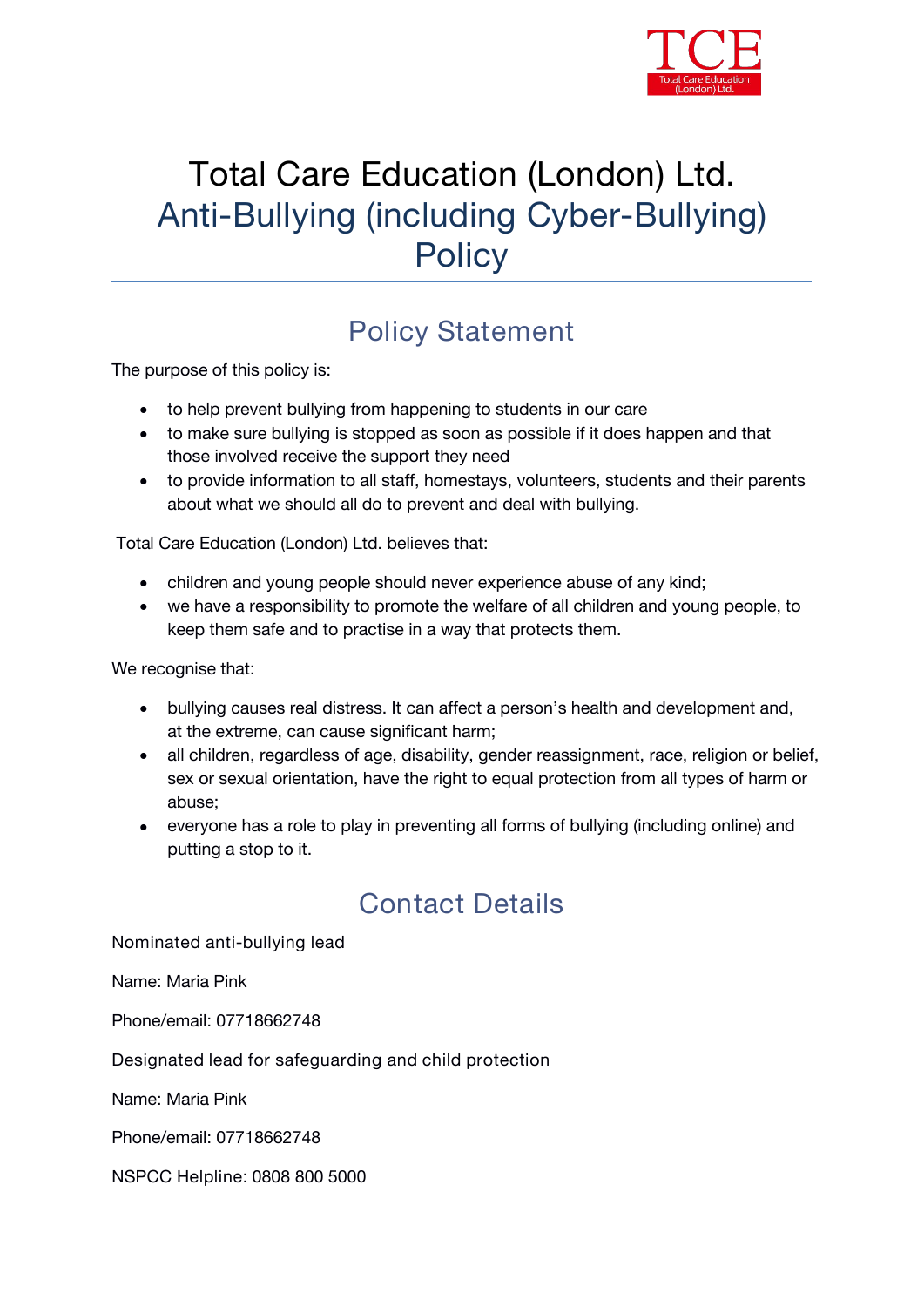

# **Policy**

#### **What is bullying?**

Bullying may be repeated over time and intentionally hurts a student or group physically or emotionally and is often motivated by prejudice against particular groups, for example, on grounds of race, religion, culture, sex, gender, homophobia, special educational needs and disability, or because a child is adopted or is a carer– it may occur directly or through cyber-technology (social websites, mobile phones, text messages, photographs and email).

Bullying includes a range of abusive behaviour that is:

- repeated;
- intended to hurt someone either physically or emotionally.

The NSPCC explains that bullying can take different forms. It could include:

- physical bullying: hitting, slapping or pushing someone;
- verbal bullying: name calling, gossiping or threatening someone;
- non-verbal abuse: hand signs or text messages;
- emotional abuse: threatening, intimidating or humiliating someone;
- exclusion: ignoring or isolating someone;
- undermining, constant criticism or spreading rumours;
- controlling or manipulating someone;
- making silent, hoax or abusive calls;
- racial, sexual or homophobic bullying;
- bullying someone because they have a disability.

The NSPCC explains that no single sign will indicate for certain that a child is being bullied, but watch out for:

- belongings getting 'lost' or damaged;
- physical injuries, such as unexplained bruises;
- being afraid to go to school, being mysteriously 'ill' each morning, or skipping school;
- not doing as well at school;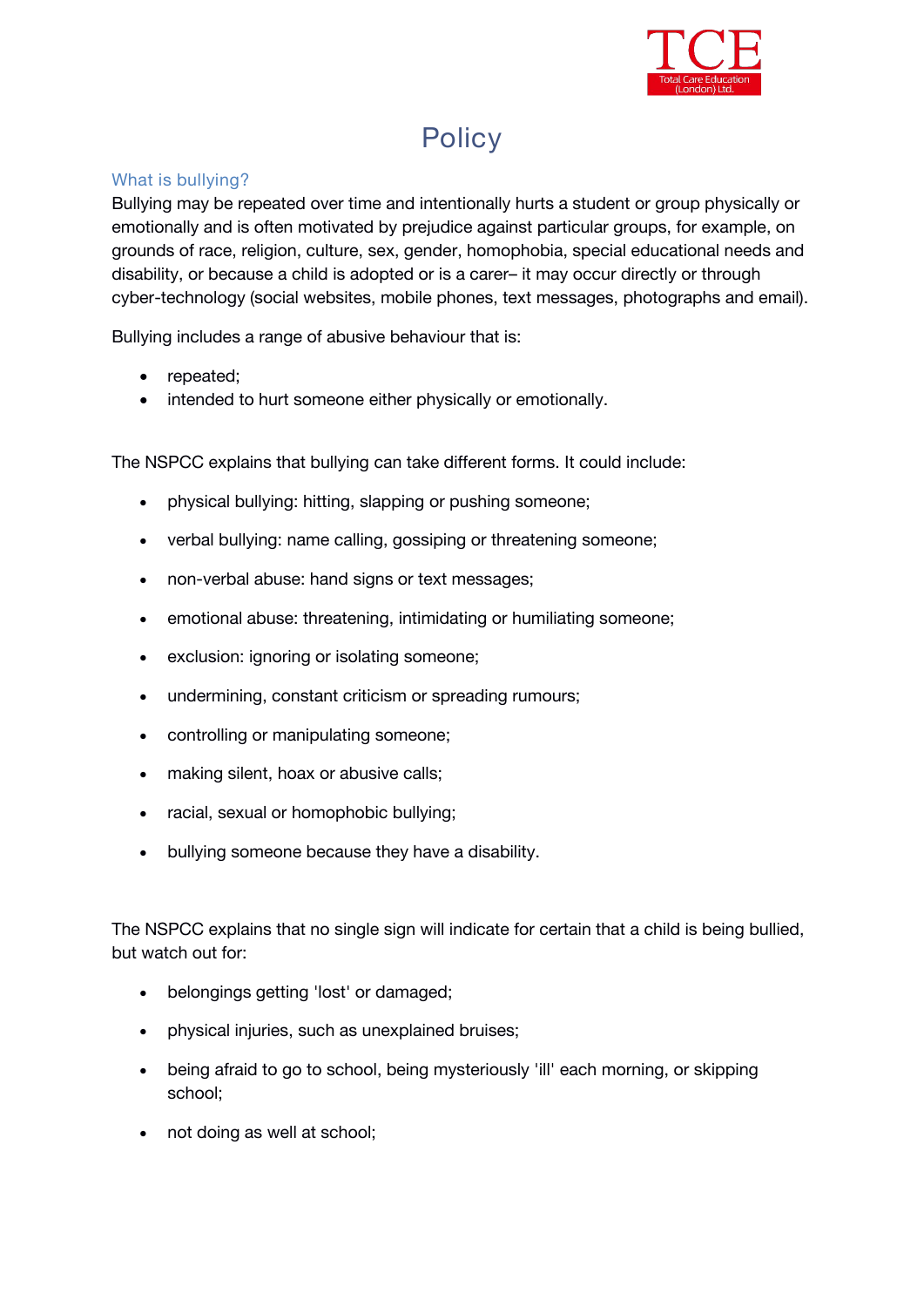

- asking for, or stealing, money (to give to whoever is bullying them);
- being nervous, losing confidence, or becoming distressed and withdrawn;
- problems with eating or sleeping;
- bullying others.

*Total Care Education (London) Ltd.* will seek to prevent bullying by:

- developing a code of behaviour that sets out how everyone involved in our organisation is expected to behave, in face-to-face contact and online, and within and outside of our activities;
- holding discussions with staff, homestays, volunteers and students in our care about bullying and how to prevent it. These discussions will focus on:
	- group members' responsibilities to look after one another and uphold the behaviour code;
	- **PEDEDITY IS NOTEN IN STARK IS SET IS SET IS SET IS SET IS SET IS SET IS SET IS SET IS SET IS SET IS SET IS SET IS SET IS SET IS SET IS SET IS SET IS SET IS SET IS SET IS SET IS SET IS SET IS SET IS SET IS SET IS SET IS SE**
	- **F** respecting the fact that we are all different;
	- making sure that no one is without friends;
	- **dealing with problems in a positive way;**
	- checking that our anti-bullying measures are working well.
- providing support and training for all staff, homestays and volunteers on dealing with all forms of bullying, including cyber bullying, racial, sexist, homophobic and sexual bullying;
- making sure our response to incidents of bullying takes into account:
	- the needs of the person being bullied;
	- the needs of the person displaying bullying behaviour;
	- needs of any bystanders;
	- our organisation as a whole.
- reviewing the plan developed to address any incidents of bullying at regular intervals, in order to ensure that the problem has been resolved in the long term;
- Making parents fully aware of our procedures by providing them with a copy of this policy.

**Cyber Bullying**

*Total Care Education (London) Ltd.* **Staff**

The Code of Conduct for Staff provides staff with information on how to minimise the risks attached to digital and video images of students.

#### **Homestays**

Homestays play a crucial role in ensuring that the students who stay with them use the internet and mobile devices in accordance with the guidance contained within the Homestay Manual. *Total Care*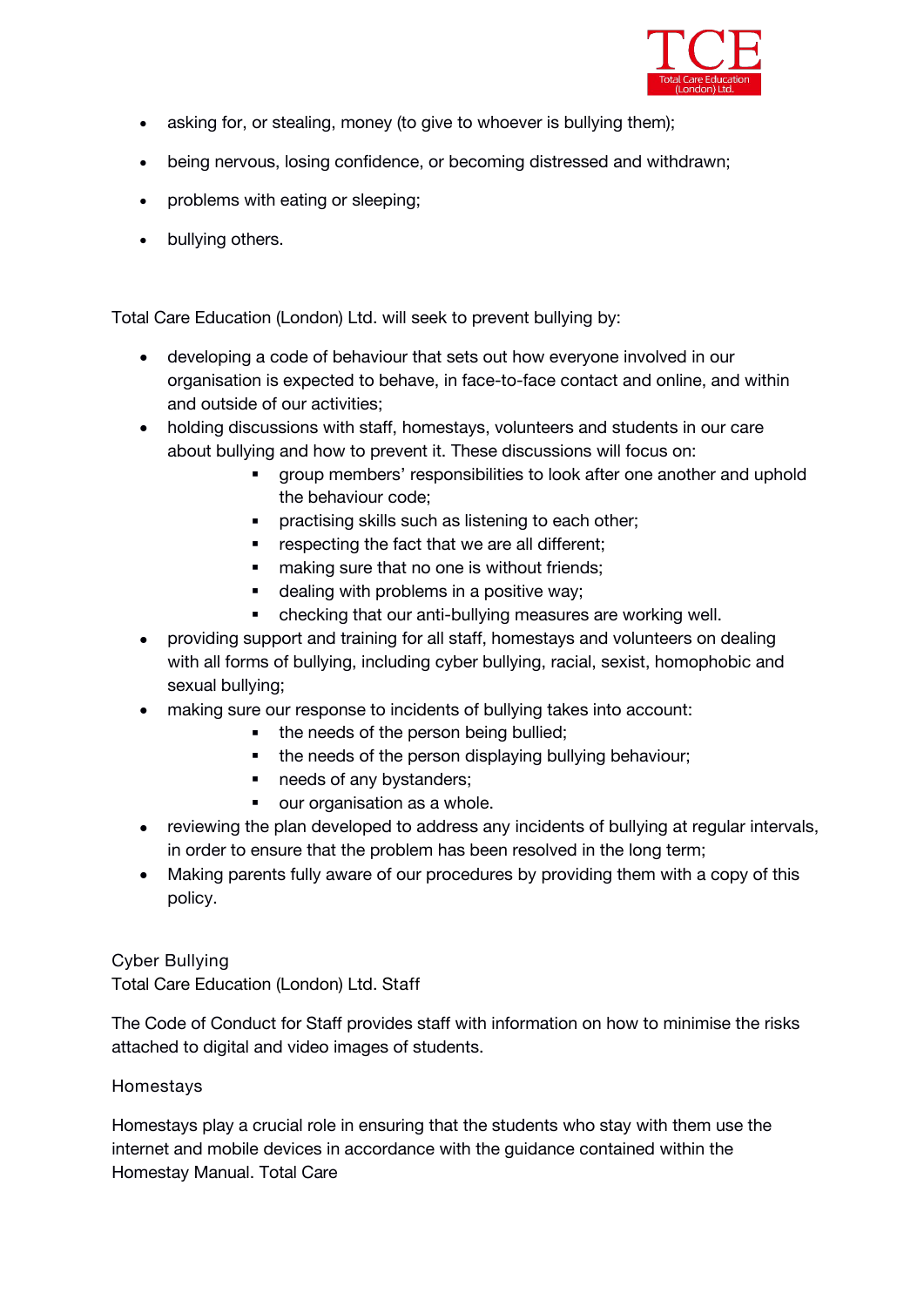

*Education (London) Ltd.* will take every opportunity to help homestays understand the issues through *initial interview and monthly update contact with host family.*

#### **Students**

Students are responsible for using the internet and mobile devices in accordance with the guidance in the Student Handbook. Students must know the importance of adopting good online safety practice and reporting misuse, abuse or access to inappropriate materials and know how to report these concerns. *Total Care Education (London) Ltd.* further supports students in raising their awareness of how to stay safe online through our social media updates and policies.

#### **Online Safety – Areas of risk**

An effective approach to online safety empowers a school, college, guardian or homestay to protect and educate students in their use of technology and establishes mechanisms to identify, intervene in and escalate any incident where appropriate.

The breadth of issues classified within online safety is considerable, but can be categorised into three areas of risk:

• content: being exposed to illegal, inappropriate or harmful material, for example web pages, indecent images of children or pro-eating disorder or self-harm websites;

• contact: being subjected to harmful online interaction with other users, for example cyberbullying or grooming; and

• conduct: personal online behaviour that increases the likelihood of, or causes, harm.

#### **What is online abuse?**

The NSPCC define online abuse as any type of abuse that happens on the web, whether through social networks, playing online games or using mobile phones. Children and young people may experience cyberbullying (bullying that takes place using technology including social media sites, mobile phones, gaming sites), grooming (building an emotional connection with a child to gain their trust for the purposes of sexual abuse, sexual exploitation or trafficking), sexual abuse, 'sexting' or youth produced imagery, sexual exploitation, county lines gang recruitment, radicalisation or emotional abuse from people they know as well as from strangers.

*Total Care Education (London) Ltd.* clearly has a role to play in reporting signs of possible online abuse early so that prompt action can be taken to protect any children who are found to be at risk.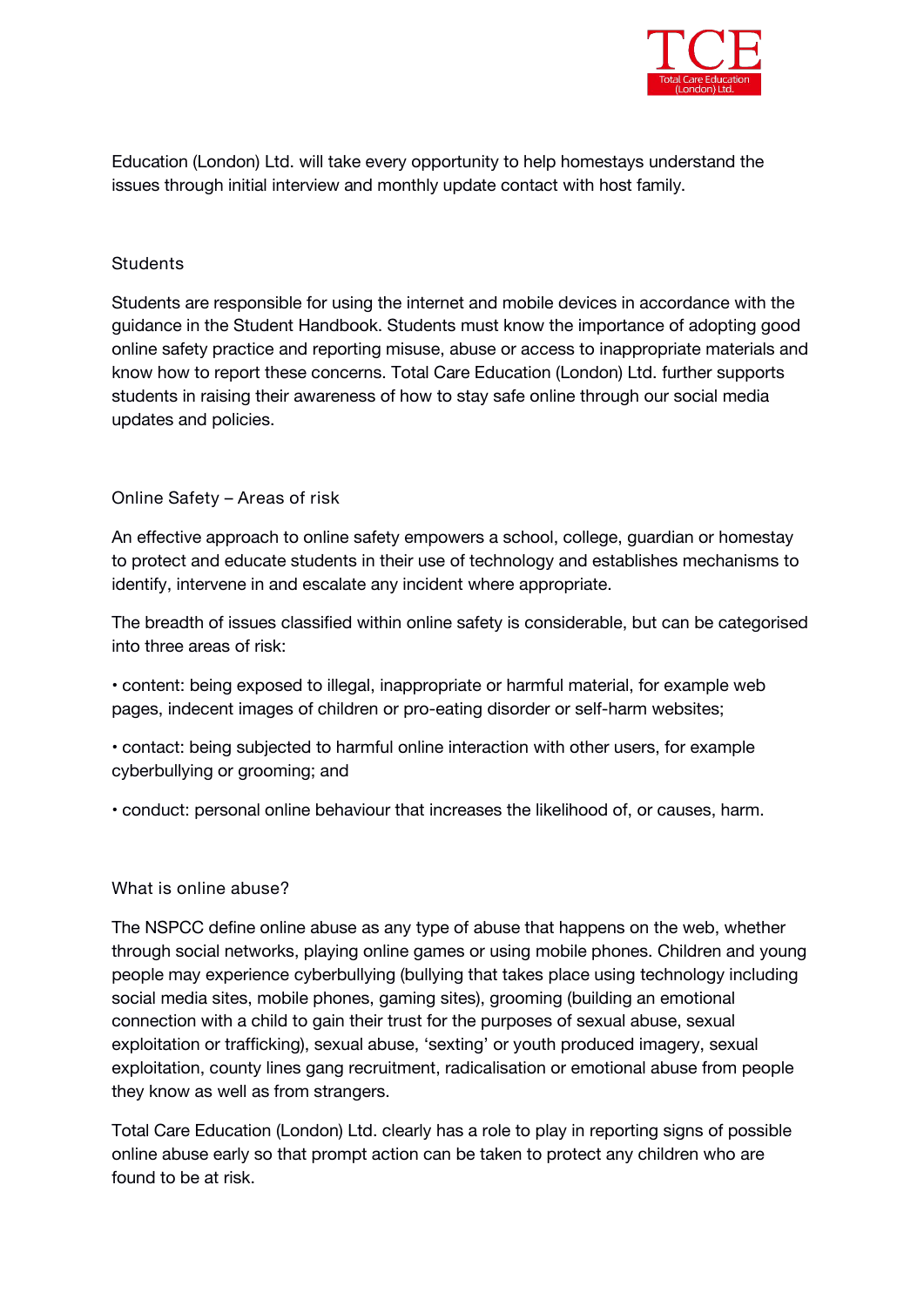

**Possible signs of online abuse:**

The NSPCC list possible signs of a child experiencing abuse online if they demonstrate a change in behaviour or unusual behaviour:

- Being upset after using the internet or their mobile phone;
- Unwilling to talk or secretive about their online activities and mobile phone use;
- Spending much more or much less time texting, gaming or using social media;
- After texting or being online they may seem withdrawn, upset or outraged;
- Not wanting to go to school and/or avoiding meeting friends and school mates;
- Avoiding formerly enjoyable social situations;
- Difficulty sleeping:
- Low self-esteem.

The possible signs of abuse could be seen through reports from students or schools, incident reporting by staff, and/or Local Co-ordinator reports. In response to a safeguarding report the matter would be dealt with in accordance with the 'Managing Incidents' Policy and Process.

#### **Set Boundaries**

*Total Care Education (London) Ltd.* encourage staff and homestays to set an appropriate agreement with students in order to supervise internet access and set boundaries about what they can and cannot do online. If a child breaks the rules, we would ask the homestay to restrict internet access for an agreed period of time.

Below is some suggested advice for talking to children about online safety:

[https://www.thinkuknow.co.uk/parents/articles/having-a-conversation-with-your-child/](about:blank)

[https://www.nspcc.org.uk/preventing-abuse/keeping-children-safe/online-safety/talking](about:blank) your-child-staying-safe-online/

Homestays are asked to use privacy settings, parental controls and built in internet safety features provided by the major internet service providers. The UK Safer Internet Centre has guides for parental controls (homestays).

[https://www.saferinternet.org.uk/advice-centre/parents-and-carers/parental-controls](about:blank) offered-your-home-internet-provider

For parents and carers (homestays) experiencing any internet safety issues with their children, O2 and the NSPCC have set up a helpline: 0808 800 5002.

**Filters and monitoring**

*Total Care Education (London) Ltd.* asks homestays to be doing all that they reasonably can to limit children's exposure to the above risks from the IT systems at the home. As part of this process,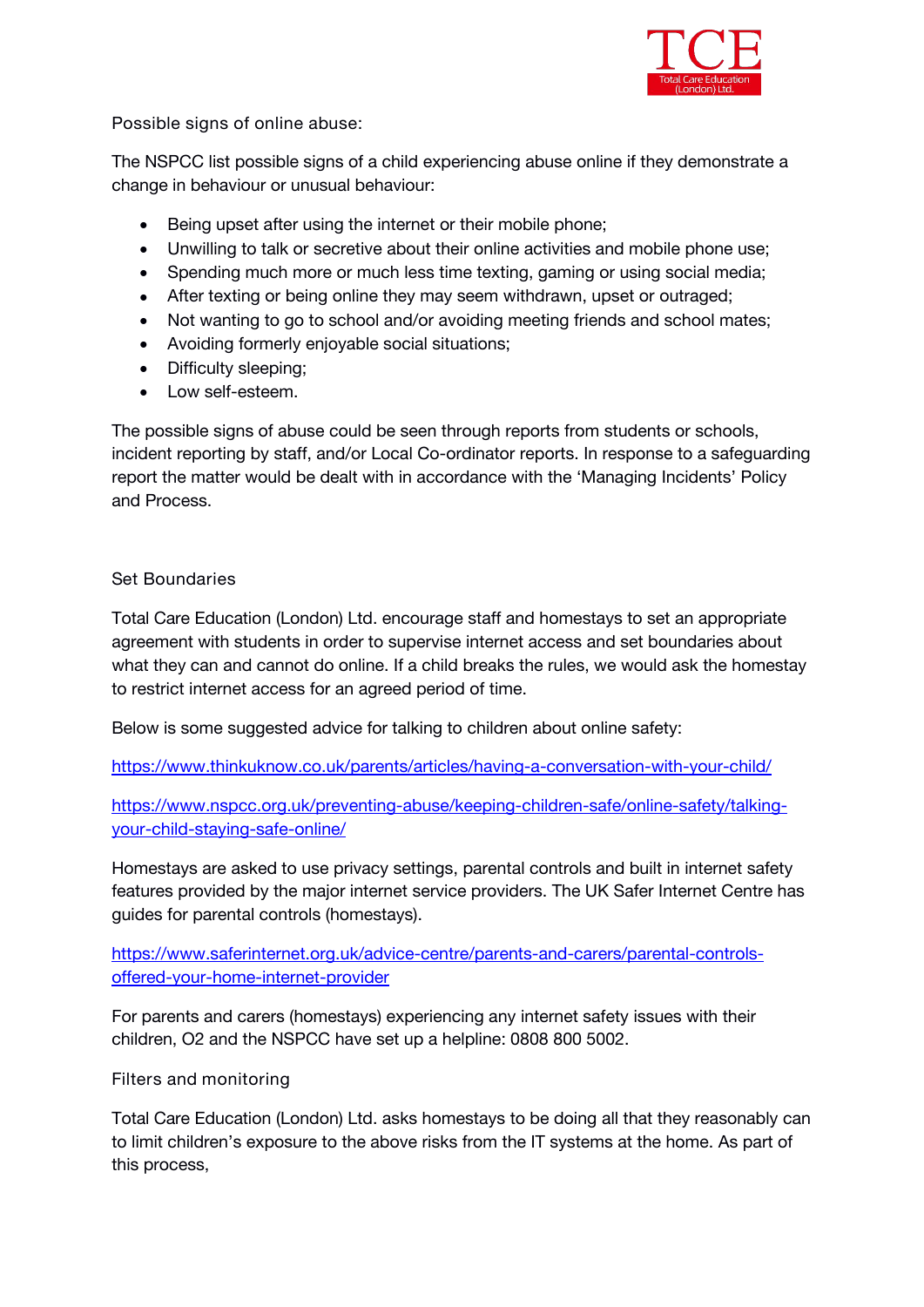

homestays should ensure appropriate filters and monitoring systems are in place. Whilst considering their responsibility to safeguard and promote the welfare of children, and provide them with a safe environment in which to learn, homestays should consider the age range of their pupils, the number of pupils, and how often they access the IT system.

The NSPCC website 'Online Safety' outlines controls that homestays can implement to filter and monitor what a child in their house can see, including checking that parents know how to use privacy settings and reporting tools:

https://www.nspcc.org.uk/preventing-abuse/keeping-children-safe/online-safety/

The NSPCC provide advice for homestays on parental controls which allow a number of different things to happen including filtering and blocking content, setting different profiles so that each family member can access age appropriate content and restricting information that can be shared:

https://www.nspcc.org.uk/preventing-abuse/keeping-children-safe/online-safety/parental controls/

**Staying safe on mobiles, smartphones and tablets**

The NSPCC advice for tracking children's online activity via devices includes location tracking, taking and sending pictures, setting up parental controls, public Wi-Fi and parent protection apps.

Full details can be found on the website:

[https://www.nspcc.org.uk/preventing-abuse/keeping-children-safe/online-safety/](about:blank)

#### **Social network sites**

Children and young people connect online with friends, make new friends and browse the internet for information, chat with others and play games. This may include using search engines, sharing images, watching videos, using social network sites, playing games and chatting with people through online gaming.

Homestays are advised to ensure that their own children and/or *Total Care Education (London) Ltd.* students know where the reporting functions are on each of the sites they use, how to block someone and how to keep information private.

The NSPCC encourage talking to children about social networks using 'Net Aware' to stay up to date with the social network sites and what you need to know about for example reporting and privacy settings: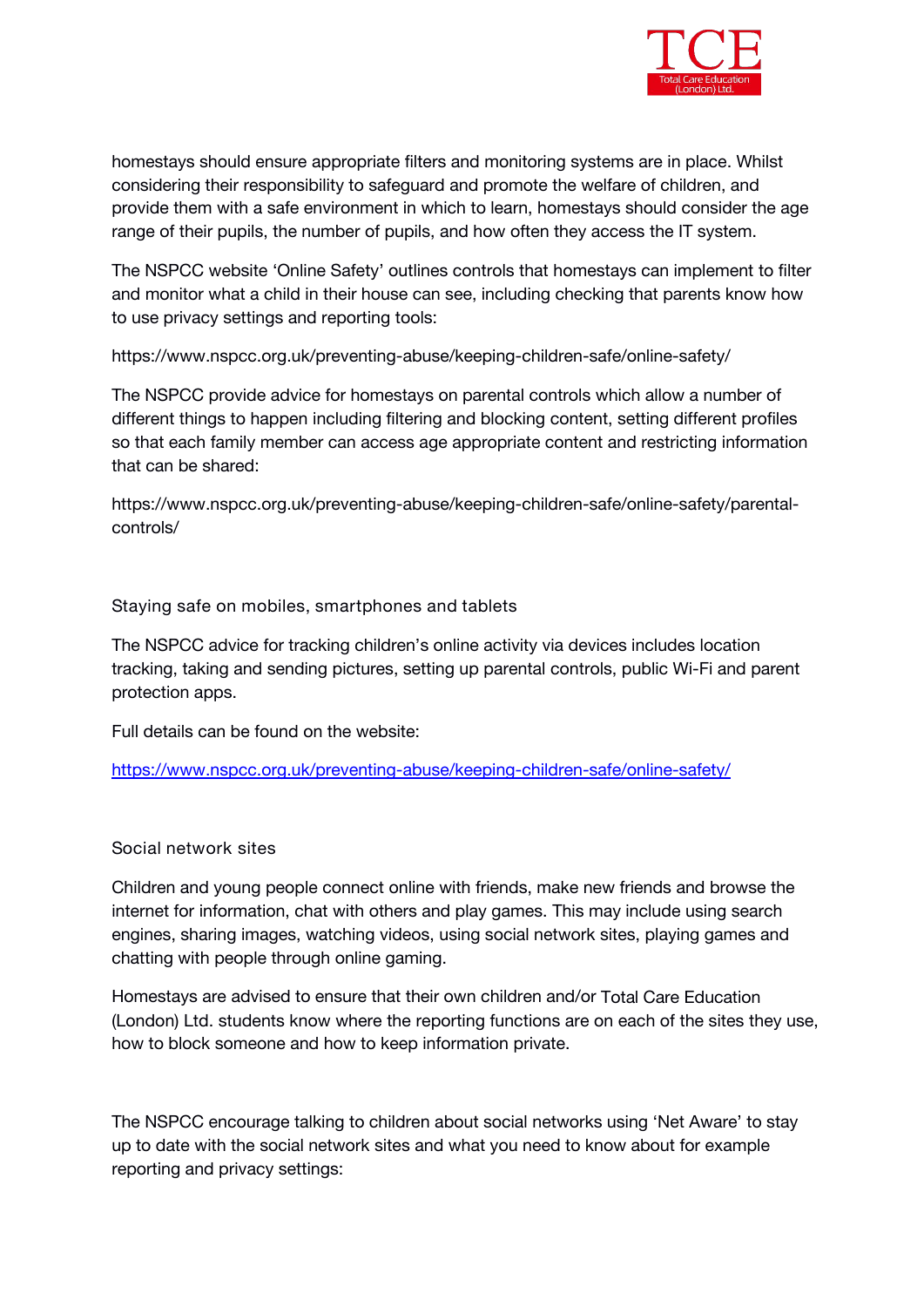

[https://www.net-aware.org.uk/](about:blank)

The NSPCC encourage talking to children about online privacy and being 'Share Aware':

[https://www.nspcc.org.uk/preventing-abuse/keeping-children-safe/share-aware/](about:blank)

**Further reading on online safety:**

NSPCC Online Safety: [https://www.nspcc.org.uk/preventing-abuse/keeping-children](about:blank) safe/online-safety/

Child Exploitation & Online Protection Centre – internet safety (CEOP) Thinkuknow: [https://www.thinkuknow.co.uk/](about:blank)

UK Safer Internet Centre: [https://www.saferinternet.org.uk/](about:blank)

Disrespect Nobody – find out about healthy relationships and respecting each other: [https://www.disrespectnobody.co.uk/](about:blank)

Internet matters – helping parents keep their children safe online: [https://www.internetmatters.org/](about:blank)

How social media is used to encourage travel to Syria and Iraq: A briefing note [https://www.gov.uk/government/publications/the-use-of-social-media-for-online](about:blank)radicalisation

### **Procedures**

We will take seriously and investigate any bullying or cyber-bullying concerns that are reported to us:

- Students will be made aware that they can talk to their parents, teachers, homestay, or a member of *Total Care Education (London) Ltd.* staff about any bullying concerns they may have;
- *Total Care Education (London) Ltd.* staff member may receive a report of suspected online abuse from a student, parent or other source by face-to-face disclosure, email or telephone call. This disclosure will be recorded in writing bythe member of staff (using the 'Tell Explain Describe' model if the information is being given by a student);
- Any concerns raised by a student, parent, homestay, member of staff or other source will be reported within 24 hours to *Maria Pink and Pam Fei.* The written record (see above) must be submitted at this time, and sent to the agents in China to inform child's parents.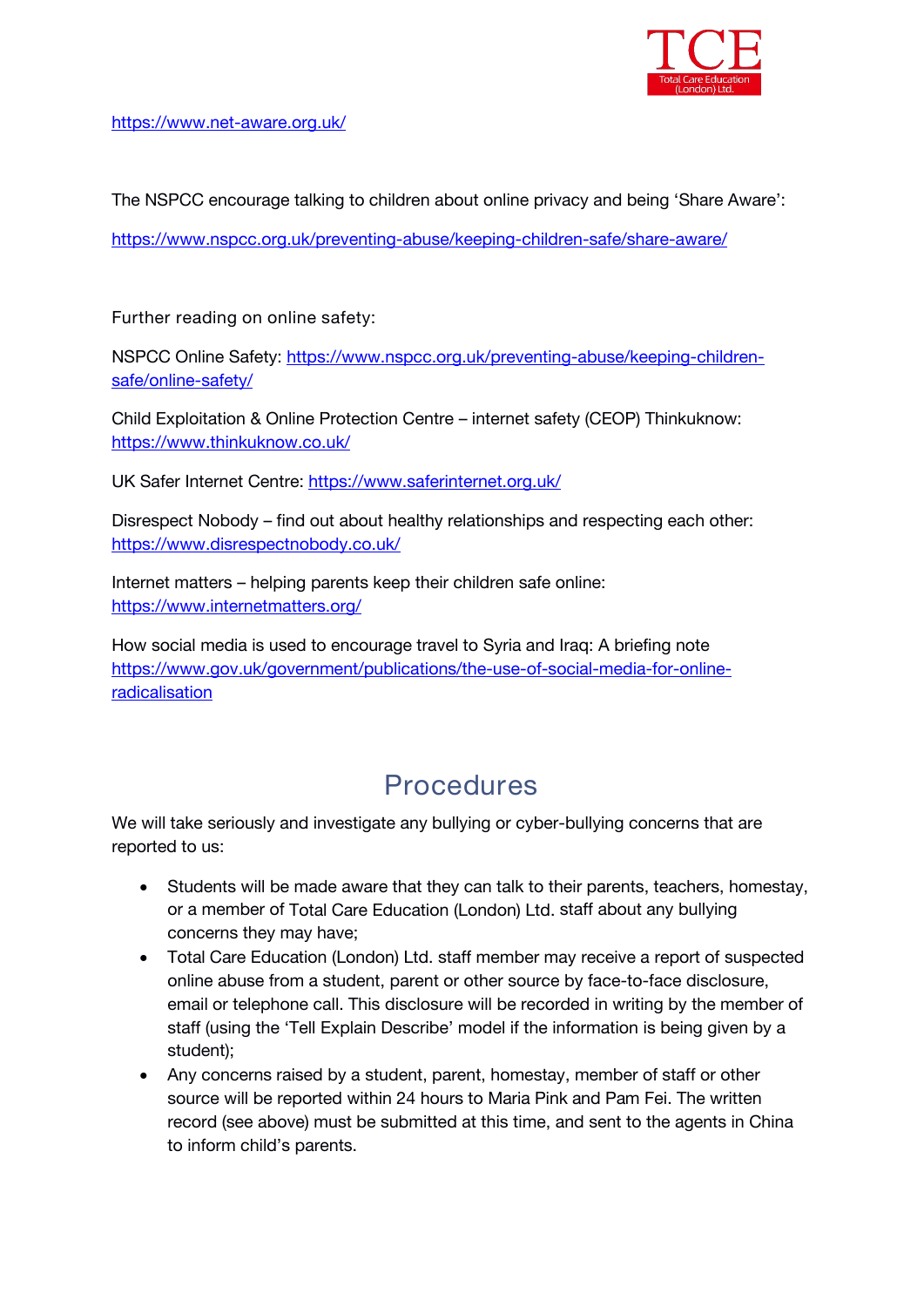

- The DSL will hold an emergency strategy meeting to discuss the incident, assess the alleged threat and risk to the student (including any relevant facts about the child which may affect their vulnerability including age and ability), implement an action plan and continue to review the situation until a resolution has been achieved. Written notes will be kept securely of this meeting by the DSL;
- The DSL will arrange for the young person to be helped and supported in recognition of the pressures (and possible vulnerabilities) they may have been under as a result of the suspected abuse;
- Any concerns that bullying (including cyber-bullying) has taken place at a student's school will be referred to the DSL of the school concerned;
- If the alleged bullying incident involves a member of the homestay family, or another student staying at the homestay,*Total Care Education (London) Ltd.* will investigate fully as outlined above and if necessary find alternative accommodation for the student;
- In most cases parents will be kept informed about the situation and the actions that the *Total Care Education (London) Ltd.* is taking unless there is good reason to believe that involving these parties would put the young person at risk of harm;
- We will support the victim and the perpetrator (if they are a student in our care) and monitor students well-being following a bullying incident for as long as necessary;
- Where there is 'reasonable cause to suspect that a child is suffering, or likely to suffer, significant harm' due to bullying, we will refer the matter to local agencies;
- Strong sanctions such as termination of our contract may be necessary in cases of severe and persistent bullying;
- Full records will be kept of any bullying concerns and of any actions taken. These will be held confidentially by *Maria Pink and Pam Fei.*
- Whilst it is acknowledged that bullying may be repeated over time, we will take action in response to a single incident and make an appropriate record.

#### Specific cyber-bullying procedures in addition to the above

- In the case of cyber-bullying support for the student could include helping them to understand how to recognise the early signs of online abuse, the wider issues and motivations of online abuse and making available relevant information and material. This help and support could be provided by accredited organisations such as the school, National Society for the Prevention of Cruelty to Children (NSPCC), ChildLine and National Crime Agency (NCA) – Child Exploitation and Online Protection Centre (CEOP) websites and helplines;
- The DSL will ensure that viewing of the images or other content is only made where there are good and clear reasons to do so (unless unavoidable because the student has willingly shown a member of staff), basing incident decisions on what the DSL has been told about the content of the imagery or other content. The DSL will ensure that staff members do not search through devices and delete imagery unless there is a good and clear reason to do so;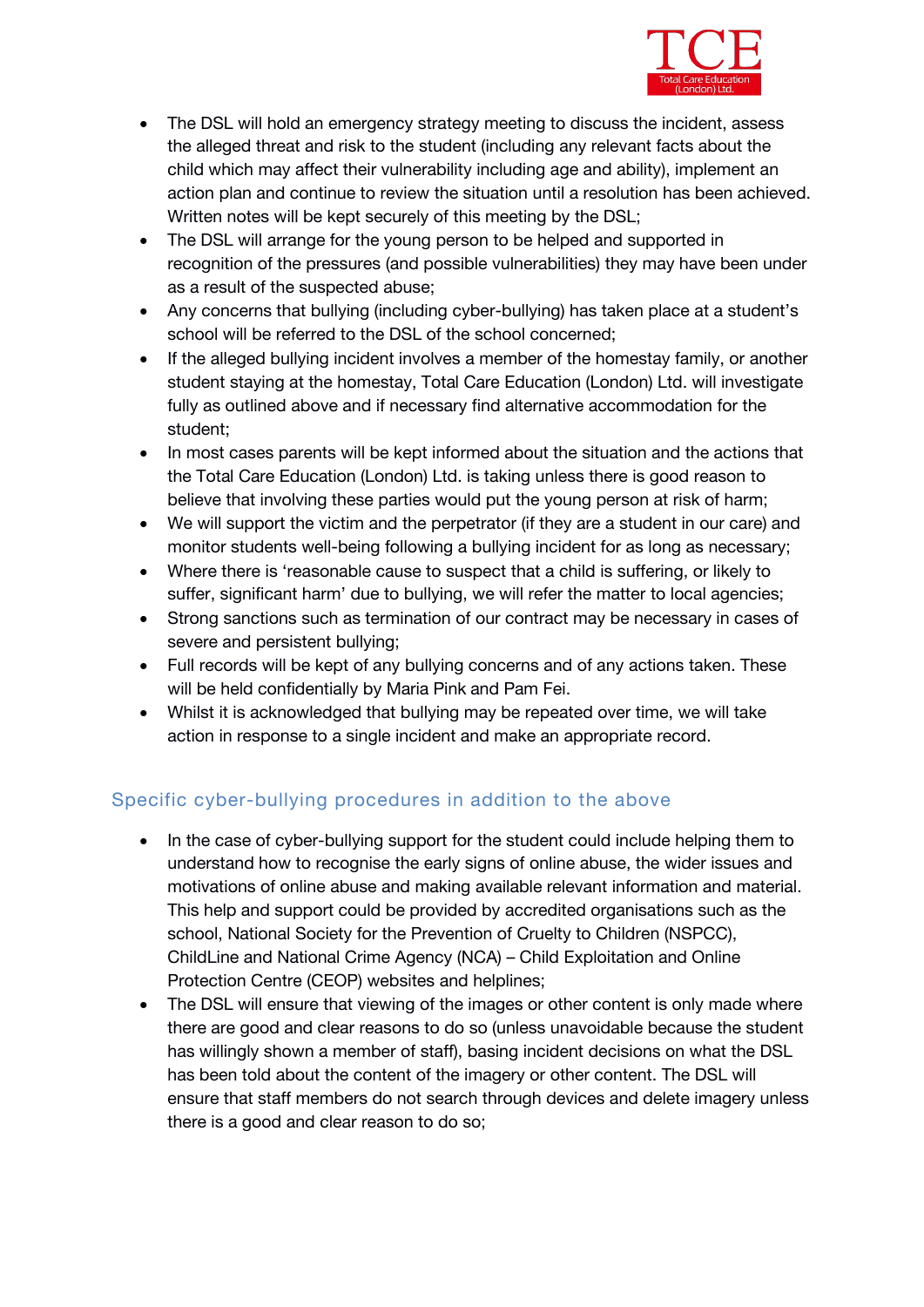

- The DSL will consider the need to ask for the student to produce the device as evidence. The viewing of any images, other content or seizing of any devices will be recorded including those present, date and time;
- The incident will be referred to a statutory agency (Children's Services on the Local Authority telephone number or the police by dialling 101) immediately if there is a concern a young person has been harmed or is at immediate risk of harm (telephone the police by dialling 999). This would include information coming to light if at the initial stage:
	- $\circ$  The incident involves an adult;
	- o There is reason to believe that a young person has been coerced, blackmailed or groomed, or if there are concerns about their capacity to consent (for example owing to special educational needs);
	- $\circ$  What you know about the imagery or other content suggests the content depicts sexual acts which are unusual for the young person's developmental stage, or are violent;
	- o The imagery or other content involves sexual acts and any pupil in the imagery is under 13;
	- $\circ$  You have reason to believe a student is at immediate risk of harm owing to the sharing of the imagery, for example, the young person is presenting as suicidal or self-harming;
	- $\circ$  Where the material or activities found or suspected are illegal and there is no immediate risk to the child, The Child and Exploitation Online Paedophile Unit should be informed;
	- $\circ$  If none of the above apply, the DSL may decide (with input from key stakeholders if appropriate) to respond to the incident without involving the police or children's social care. The DSL can choose to escalate the incident at any time if further information/concerns come to light. The decision should be recorded in line with the Safeguarding Policy and Child Protection Policy, and regularly reviewed throughout the process of responding to the incident;
	- o The decision to respond to the incident without involving the police or children's social care would be made in cases when the DSL is confident that they have enough information to assess the risks to pupils involved, and the risks can be managed within *Total Care Education (London) Ltd.* support framework and network for the child.
- The DSL will advise to the young person to delete imagery or other content, and to confirm they have deleted the imagery. Young people should be given a deadline for deletion across all devices, online storage or social media sites on the basis that possession of youth produced sexual imagery is illegal. Where a young person refuses or is later discovered to have not deleted the images or other content, they are committing a criminal offence and the police may become involved. A record will be made of these decisions as per the Safeguarding Policy including decisions, times, dates and reasons. *Total Care Education (London) Ltd.* may wish to invoke their own measures to discourage young people sharing, creating or receiving images in line with behaviour policies;
- Where the DSL is aware that youth produced sexual imagery or other content has been unavoidably viewed by a member of staff, the DSL should ensure that the staff